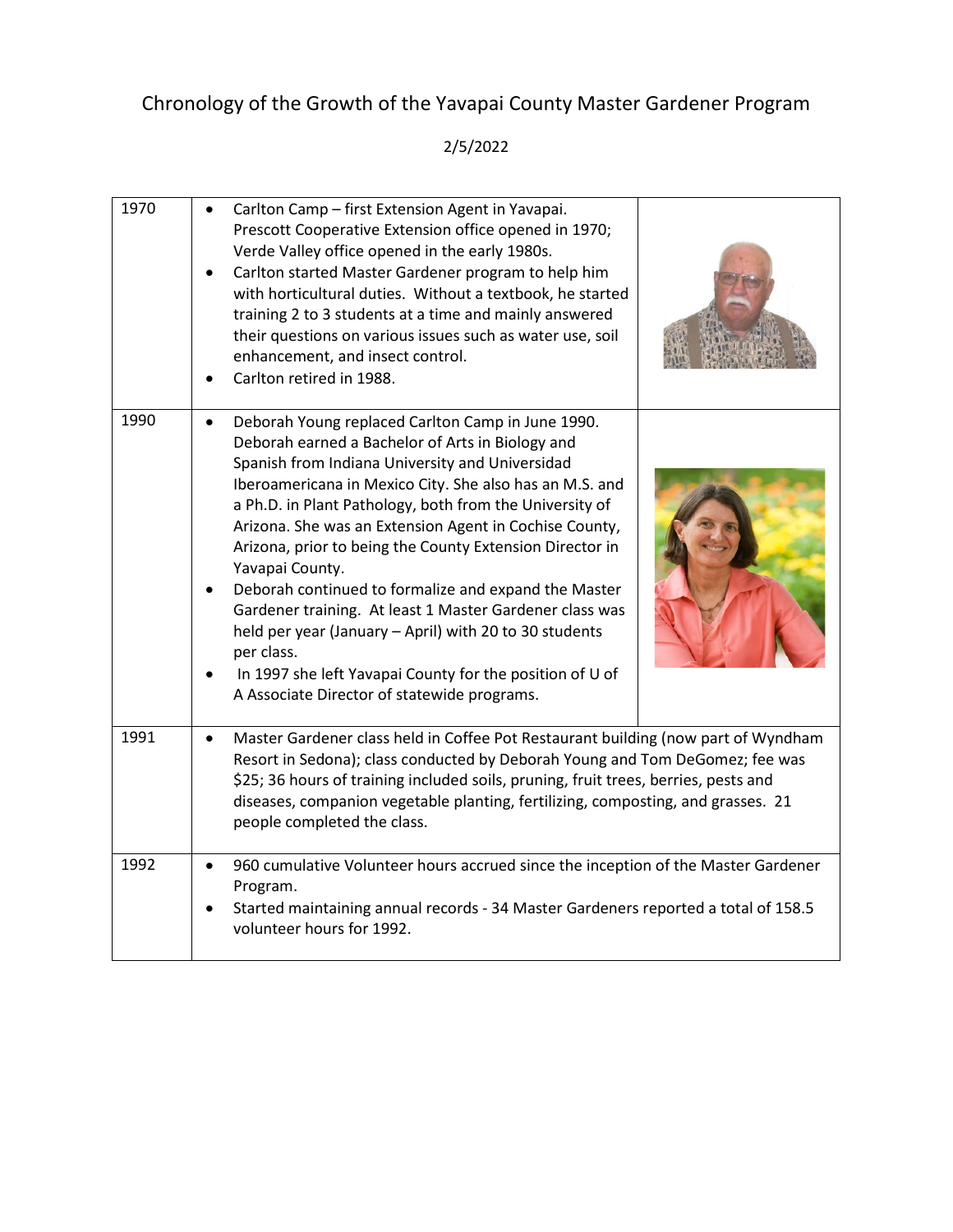|              | 27 J/ 2022                                                                                                                                                                                                                                                                                                                                                                                                                                                                                                                                                                                                                                                                                                                                                                                                                                                                                 |  |
|--------------|--------------------------------------------------------------------------------------------------------------------------------------------------------------------------------------------------------------------------------------------------------------------------------------------------------------------------------------------------------------------------------------------------------------------------------------------------------------------------------------------------------------------------------------------------------------------------------------------------------------------------------------------------------------------------------------------------------------------------------------------------------------------------------------------------------------------------------------------------------------------------------------------|--|
| 1996<br>1997 | Jeff Schalau was hired in 1996 as Program Coordinator,<br>Natural Resources; he was the Extension water resource<br>educator for 1.5 years. He replaced Deborah Young in<br>November 1997 and has since held the dual position of<br>Cooperative Extension Director and Ag & Natural<br>Resources Agent. As Extension Director Jeff further<br>evolved the Master Gardener training to the 15-week<br>course that included training on: basic botany; soils;<br>water/irrigation; fruit trees; composting; Integrated Pest<br>Management; pesticide safety; vegetable gardening;<br>plant selection, staking, and pruning; native plants;<br>defensible space; plant propagation; entomology; plant<br>diseases; wildlife damage control. The size of the class<br>has grown to the current 40 student capacity, with each<br>year's class alternating between Cottonwood and<br>Prescott. |  |
| 2000         | Yavapai County Master Gardener Association started by a committee of Master<br>Gardeners (Larry Anderson, Jonella Blake, Beverly Emerson, Nora Graf, Lucia Murphy,<br>and Eunice Ricklefs).<br>First Arizona Highlands Garden Conference was held in Payson. Gila, Coconino, and<br>Yavapai Counties began rotating the hosting of the conference each year. The<br>conference is open to the public and features a variety of keynote speakers and<br>break-out sessions on horticulture topics.                                                                                                                                                                                                                                                                                                                                                                                          |  |
| 2001         | First Yavapai County Master Gardener Association by-laws ratified in November. Bi-<br>monthly meetings started, alternating between Cottonwood and Prescott. The<br>purpose of the Association is to support the Master Garden Program by sustaining the<br>interests and enthusiasm of Master Gardeners through networking and continuing<br>education activities.                                                                                                                                                                                                                                                                                                                                                                                                                                                                                                                        |  |
| 2002         | First Master Gardener Association officers were elected and committees were formed<br>at the May meeting.<br>President - Anna Wilson<br>President Elect - Lucia Murphy<br>Secretary - Eunice Ricklefs<br>Project Committee Chair - Ralph Young<br>Program/Education Committee - Diana Keleher, Ann Long, John Paustian, Bernadette<br>Selna, Sal Sorrentino<br>Volunteer Projects Committee - Elinor Benes, Jonella Blake, Bill Cart, John Hassell, Jim<br>Musgrove, Eunice Ricklefs, Ralph Young<br>Membership Committee - Beverly Emerson, Larry Anderson, Jonella Blake, Nora Graf,<br>Tacla Machesney, Sue Rogers, Cindi Shaffer<br>Social Committee - Judie Bennett, CeCe Gilbert, Laura James<br>By-Laws Committee - Charlotte Ewalt, Eunice Ricklefs                                                                                                                                |  |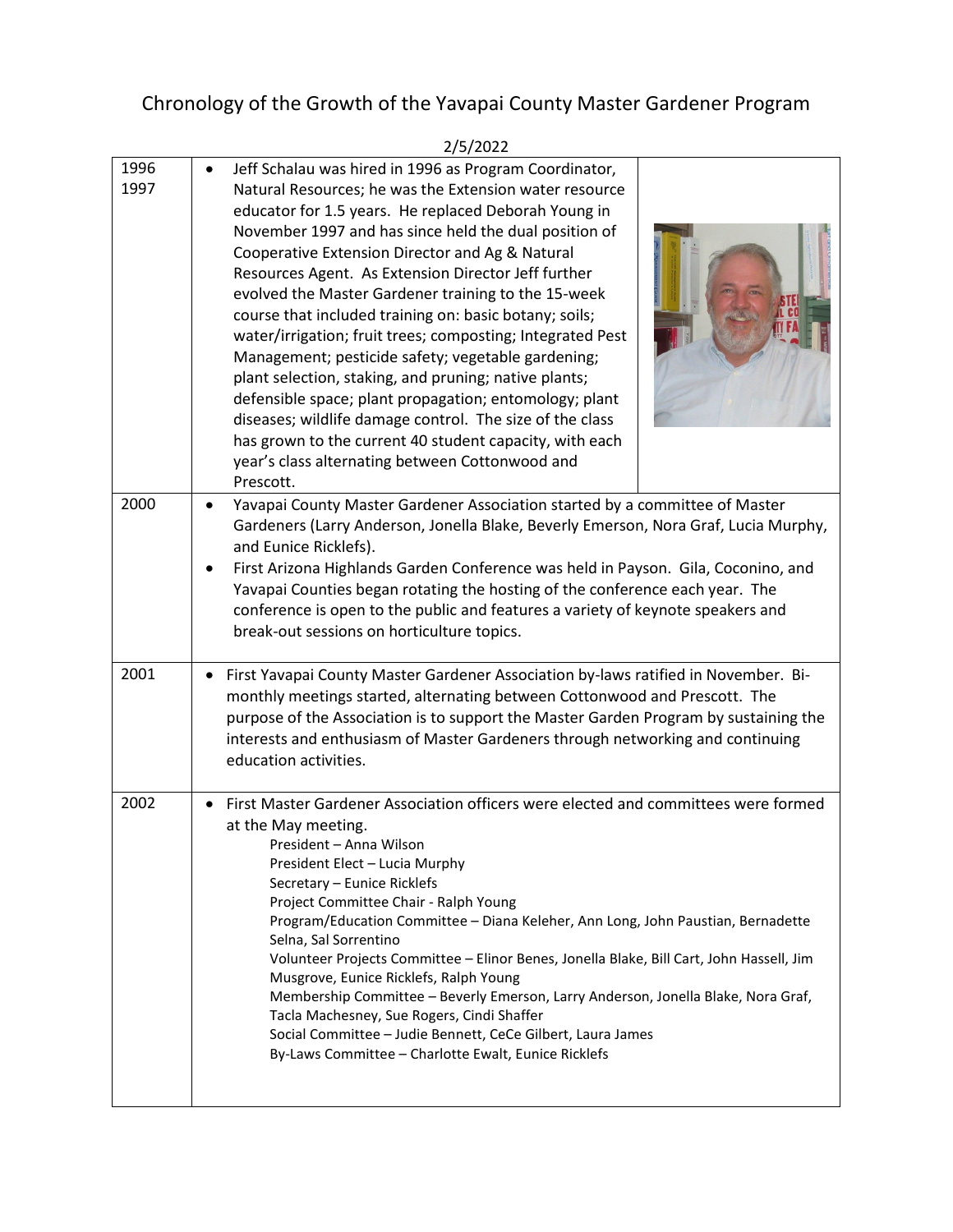|      | 21312022                                                                                                                                                                                                                                                                                                                                                                                                                                                                                                                                                                                                                                                                                                                                                                                                                                                                                                                                          |  |
|------|---------------------------------------------------------------------------------------------------------------------------------------------------------------------------------------------------------------------------------------------------------------------------------------------------------------------------------------------------------------------------------------------------------------------------------------------------------------------------------------------------------------------------------------------------------------------------------------------------------------------------------------------------------------------------------------------------------------------------------------------------------------------------------------------------------------------------------------------------------------------------------------------------------------------------------------------------|--|
| 2003 | Master Gardener Association switched from bi-monthly to monthly meetings                                                                                                                                                                                                                                                                                                                                                                                                                                                                                                                                                                                                                                                                                                                                                                                                                                                                          |  |
| 2004 | Started e-mail distribution to members to communicate announcements and<br>$\bullet$<br>volunteer and continuing education opportunities with Master Gardeners.<br>Started Emeritus recognition for Master Gardeners who maintained an active status<br>(i.e. submitted volunteer hours) for 10 consecutive years.                                                                                                                                                                                                                                                                                                                                                                                                                                                                                                                                                                                                                                |  |
| 2007 | Started Mentor program with 2007 Master Gardener class. Certified Master<br>Gardeners volunteer to mentor individual class members through the 12 months<br>following their Master Gardener training. Mentors answer administrative questions,<br>provide assistance on finding volunteer opportunities, and in general communicate<br>with mentee on a monthly basis to help them reach certification and to help them<br>integrate into the organization.                                                                                                                                                                                                                                                                                                                                                                                                                                                                                       |  |
| 2008 | The first Monsoon Madness Plant & Yard Sale was held Saturday July 12 in the<br>Prescott Rodeo Grounds Parking lot. Purpose: to raise funds to support Arizona Highlands<br>Garden Conference, as sponsorships were scarce due to downturn in the economy. The<br>first planning meeting was held on May 15, giving the planning committee less than two<br>months to organize, enlist volunteers, schedule tasks and timelines, receive and organize<br>donated plants and items, and hold the sale. Bev Bostrom was the chairperson and<br>Richard Wise co-chaired. Committee: Sherry Morton, Merchandising; Cynthia Cartier-<br>Roberts, Logistics; Pam Bowman, Public Relations; Mary Barnes, Pricing; Anna Wilson,<br>Outside Contacts and non-profit vendors; and Jeannette Teets, Musical Entertainment.                                                                                                                                   |  |
| 2009 | Program is sustained by 159 active Master Gardener volunteers who:<br>1. Assist the public by answering horticulture help lines in both Prescott and<br><b>Cottonwood Cooperative Extension Offices</b><br>2. Educate the public by staffing information tables at annual events such as:<br>Farmers Markets; County Fairs and community festivals; giving talks to<br>organizations, clubs, Homeowners associations; educational support for the<br>landscaping of museums, schools, hospitals, and other non-profits; participate in a<br>4 county annual Arizona Highlands Garden Conference.<br>Master Gardeners reach initial certification by completing 50 Volunteer hours during<br>the 13 months after their formal training. They maintain certification by completing a<br>minimum of 25 volunteer hours and 6 continuing education hours each year.<br>Master Gardeners who reach cumulative milestone hours are recognized annually. |  |
| 2015 | Last Arizona Highlands Garden Conference (for Master Gardeners and the public) held<br>at the Du Bois Center, NAU, Flagstaff                                                                                                                                                                                                                                                                                                                                                                                                                                                                                                                                                                                                                                                                                                                                                                                                                      |  |
| 2017 | AHGC replaced with Spring into Gardening, a day of continuing education for Yavapai<br>$\bullet$<br>and Coconino Master Gardeners, held at Yavapai College in Clarkdale                                                                                                                                                                                                                                                                                                                                                                                                                                                                                                                                                                                                                                                                                                                                                                           |  |
| 2018 | Fall into Gardening, a day of continuing education for Yavapai and Coconino Master<br>Gardeners, held at Trinity Heights Church in Flagstaff                                                                                                                                                                                                                                                                                                                                                                                                                                                                                                                                                                                                                                                                                                                                                                                                      |  |
| 2020 | Master Gardener Volunteer training switched from in-person to virtual (via Zoom) in<br>٠<br>March, due to COVID                                                                                                                                                                                                                                                                                                                                                                                                                                                                                                                                                                                                                                                                                                                                                                                                                                   |  |